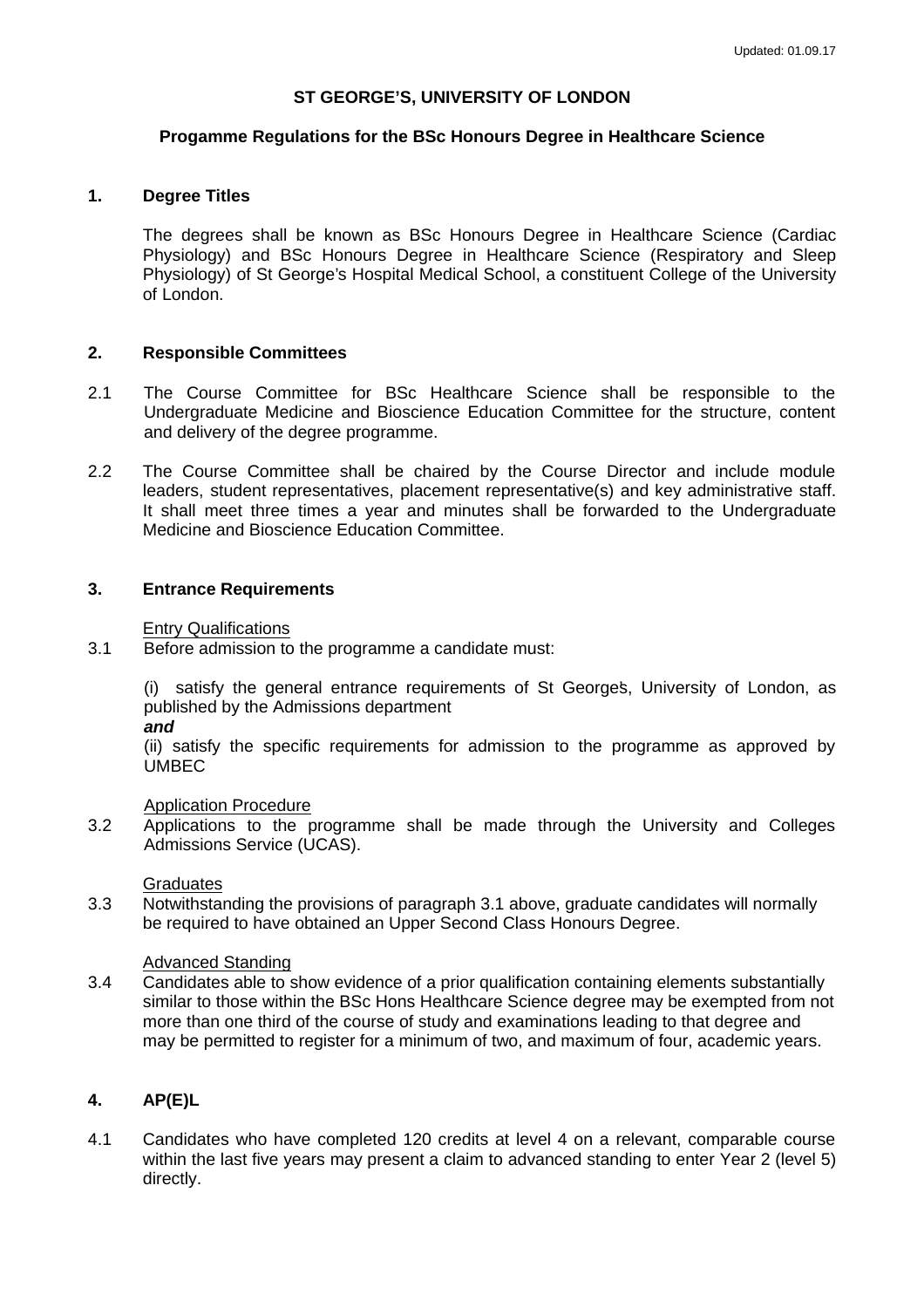- 4.2 Candidates seeking exemption from Year 1 (level 4) will be required to present evidence of qualifications and practical experience which demonstrates sufficiently comparable coverage of Year 1 academic content and clinical competencies. Candidates may be required to undertake a short entry examination in order to demonstrate basic clinical competencies.
- 4.3 All decisions on credit exemption will be made by the course team and ratified by the Board of Examiners whose decision is final.

# **5. Admissions Policy**

The policies governing admission to the degree shall be formulated and kept under review by the Course Committee for Healthcare Science and approved by the Undergraduate Medicine and Bioscience Education Committee. These policies shall be made in accordance with St George's Equal Opportunities Policy and Statement on Students with Disabilities.

# **6. Minimum Period of Study**

Without prejudice to the provisions of paragraph 3.4 above, the minimum period of study required for the award of the degree shall be three academic years and the maximum period allowed to qualify for the award of the degree shall be five years.

# **7. Course Design and Content**

The Academic Year

7.1 Each academic year shall comprise two semesters.

## 7.2 The Modular System

- 7.2.1 The degree programme shall be delivered as a series of credit-bearing modules; these will include compulsory core modules as well as optional speciality modules. A single credit shall represent 10 hours of student endeavour.
- 7.2.2 All modules shall be taught during a single academic year but may span one or two semesters. Modules that are contained within one semester will normally be assessed during that semester.
- 7.3 Course Modules

The modules taught shall be as follows:

# 7.3.1 **Year One (120 credits)**

Compulsory Core Modules (120 credits) Scientific Basis of Healthcare Science 1 (30 credits) Scientific Basis of Healthcare Science 2 (30 credits) Professional Practice 1 (15 credits) Scientific Basis of Cardiovascular, Respiratory & Sleep Science (30 credits) Clinical Training 1 (15 credits)

# 7.3.2 **Year Two (120 credits)**

Compulsory Core Modules (75 credits) Scientific Basis of Healthcare Science 3 (15 credits) Professional Practice 2 (15 credits)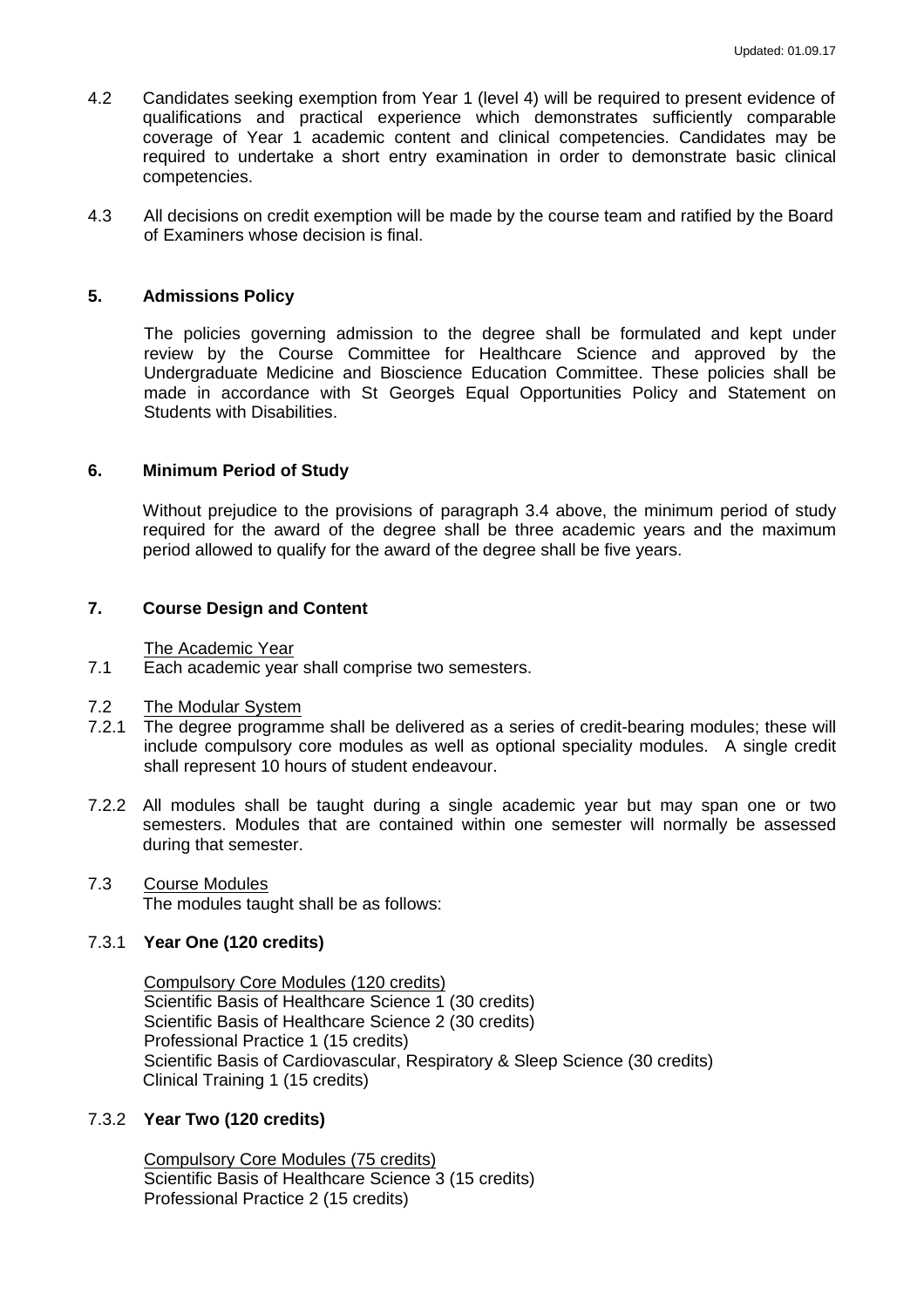Research Methods (15 credits) Instrumentation, Signal Processing and Imaging (15 credits) Pathophysiology of Common Cardiovascular and Respiratory Conditions (15 credits)

Speciality modules (45 credits) Students must follow one of the speciality pathway routes:

# *Cardiac Physiology*

Cardiac Physiology (30 credits) Clinical Training 2 – Cardiac Physiology (15 credits)

## **or**

# *Respiratory and Sleep Physiology*

Respiratory and Sleep Physiology (30 credits) Clinical Training 2 – Respiratory and Sleep Physiology (15 credits)

### 7.3.3 **Year Three (120 credits)**

Compulsory Core Module (15 credits) Professional Practice 3 (15 credits)

Speciality modules (105 credits) Students must continue in the same speciality pathway as that followed in Year 2

### *Cardiac Physiology*

Applying Cardiac Physiology to Practice (45 credits) Research Project in Cardiac Physiology (30 credits) Clinical Training 3 – Cardiac Physiology (30 credits)

**or**

### *Respiratory and Sleep Physiology*

Applying Respiratory and Sleep Physiology to Practice (45 credits) Research Project in Respiratory or Sleep Physiology (30 credits) Clinical Training 3 – Respiratory and Sleep Physiology (30 credits)

# **8. Assessment**

## 8.1 Forms of Assessment

- 8.1.1 Each module shall be assessed by one or more forms of assessment which shall be approved by Undergraduate Course Committee for Healthcare Science and published in the scheme of assessment for that year.
- 8.1.2 Assessment shall take various forms. Written examinations may include: short answer questions (SAQs); multiple choice questions (MCQs); single best answer questions (SBAs) and essays. Practical examinations may include: objective structured clinical examinations (OSCE); interactive practical examinations and competency based assessments. Other forms of assessment may include: case-based discussion (CBD); observed clinical events (OCE); direct observation of practical procedures (DOPS); poster presentations; written reports; audits; research projects and portfolios.

### Timing of Assessments

8.2 Module assessments will be at the times specified and outlined in the current scheme of assessment and module guides.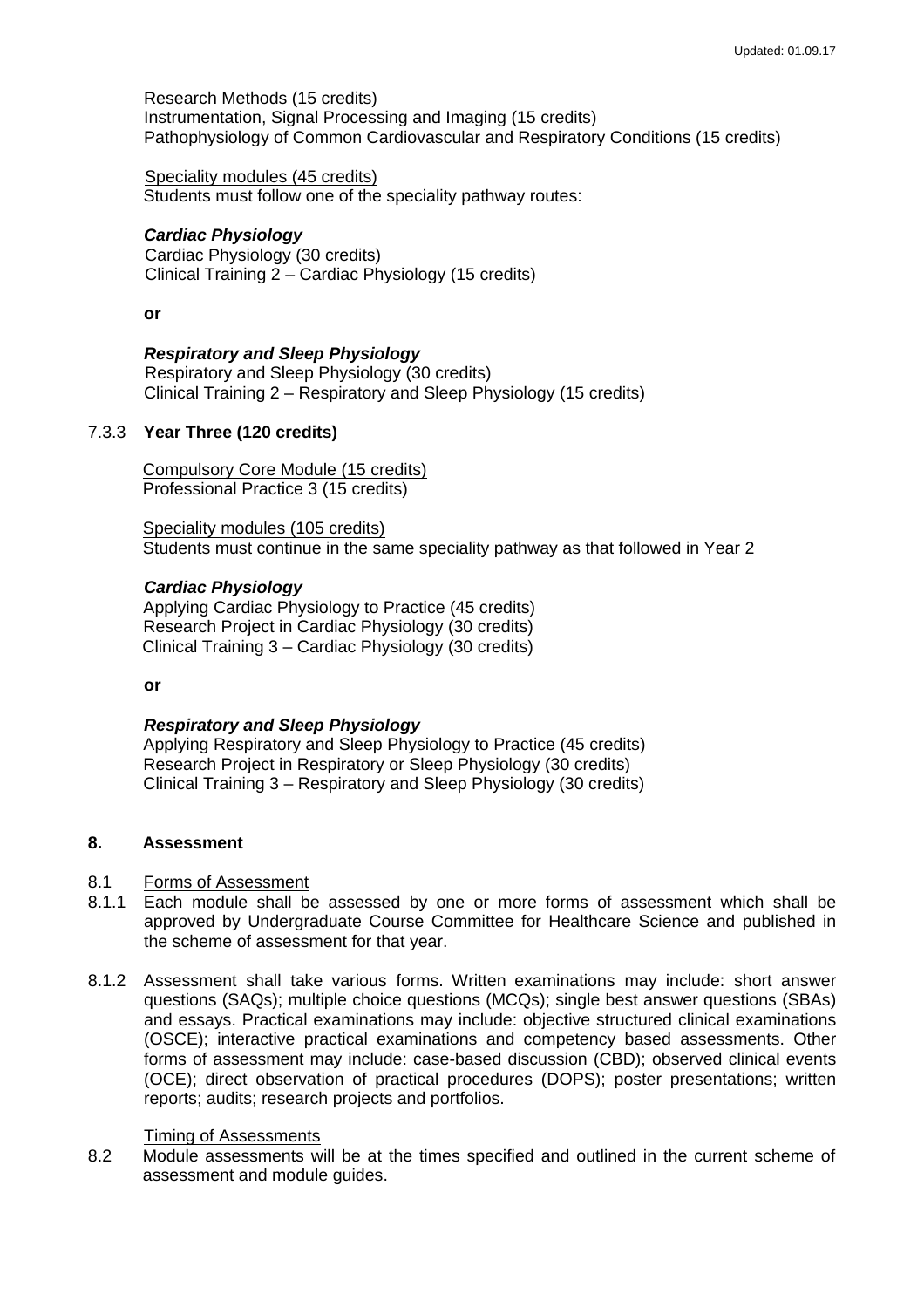### **9. Scheme of Assessment**

- 9.1 The Course Committee for Healthcare Science shall prescribe a Scheme of Assessment for each component part of the degree course in accordance with Regulation 7 of the General Regulations for Students and Programmes of Study.
- 9.2 A candidate re-enrolling/re-joining a year of a programme following an approved absence (e.g. interruption of studies), will normally be examined in accordance with the scheme of assessment in place in the academic year in which the re-enrolment/re-joining takes place.
- 9.3 A candidate required to repeat a year or a candidate who elects to repeat a year, will be examined in accordance with the scheme of assessment in place in the academic year in which the repeat year takes place.
- 9.4 A candidate returning from an approved absence (e.g. interruption of studies) part way through an academic year will have their assessment requirements (i.e. the assessments in which they will be formatively and summatively examined) determined on a case-by-case basis.

### **10. Rules for Progression**

Students must normally pass all Year 1 modules to progress to Year 2, and must normally pass all Year 2 modules to progress to Year 3. Students will not normally be permitted to progress carrying forward incomplete modules from the previous academic year.

#### **11. Re-entry to Assessments**

#### SGUL-based academic modules

11.1 Students who have failed an assessment may resubmit work and re-enter examinations as of right on one occasion only. The reassessment will normally be by the same method as at the first attempt before the commencement of the following academic year and may take place outside of scheduled term dates for the programme.

#### Work-based Clinical Training modules

- 11.2 Students who have failed an assessment may resubmit work and re-enter examinations as of right on one occasion only. The reassessment will normally be by the same method as at the first attempt before the commencement of the following academic year and may take place outside of scheduled term dates for the programme.
- 11.3 The work-based training modules in all years shall be assessed as Pass or Fail. A student who fails a Clinical Training module may be required to attend additional placement weeks to enable them to fulfil attendance requirements, complete competency requirements or gather further evidence required for resubmission of the portfolio. In some cases the student may be required to re-sit the entire placement in the following academic year. The arrangements for reassessment will be negotiated between the SGUL Work-Based Placement Co-ordinator and the NHS Work-Based Placement Supervisor according to the student's needs.

# 11.4 Final discretionary attempt (academic and clinical modules)

A student who fails at reassessment will normally have their registration on the course terminated but will be eligible to be considered for a discretionary third attempt at failed assessments, in accordance with the relevant Scheme of Assessment and the *Procedure for consideration for a final discretionary attempt at an assessment*, as approved by Senate. Under this procedure, Boards of Examiners will have the authority to approve a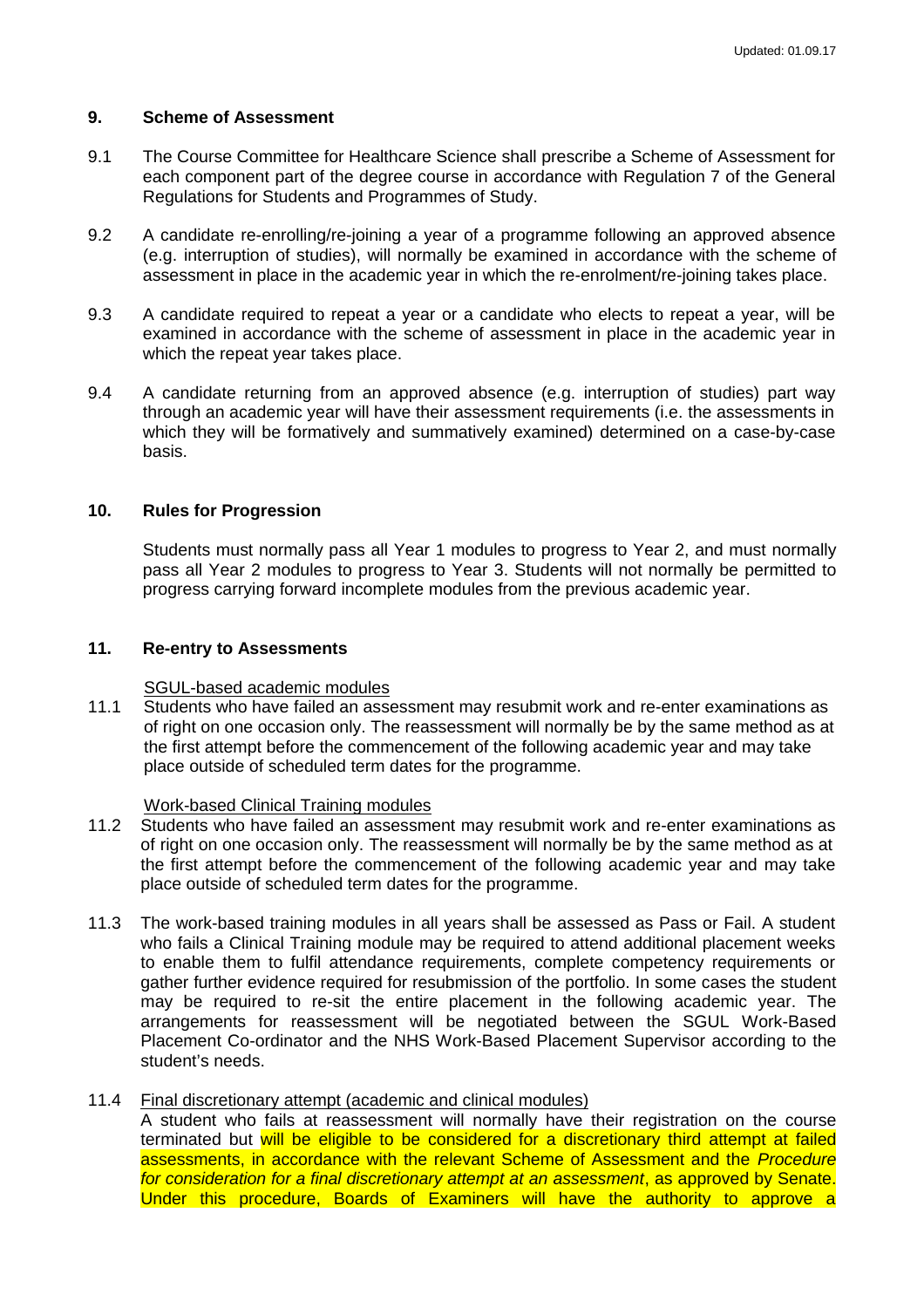discretionary third attempt if a candidate meets programme-specific fast-track criteria. For candidates who do not satisfy the programme-specific fast-track criteria, a Discretionary Panel of Senate will consider the student's application for a discretionary third attempt.

11.4 A student may be considered for a discretionary third attempt at multiple assessments within each year of the programme.

#### **12. Award of Degree**

To qualify for the award of the degree, students must complete all the course requirements and pass all modules for which they are registered. The marks from summative assessments in Years 1, 2 and 3 will contribute to the final classification of the degree in accordance with the Scheme of Assessment.

### **13. Classification of Honours**

The degree of BSc in Healthcare Science may be awarded with First, Upper Second, Lower Second or Third Class Honours in accordance with the Scheme of Assessment. The relationship between grades, marks and their interpretation in the award of honours classifications is as follows:

| <b>MARKS</b> | <b>INTERPRETATION</b>                             |
|--------------|---------------------------------------------------|
| 70% - 100%   | Marks represent a First Class performance         |
| 60% - 69%    | Marks represent an Upper Second Class performance |
| 50% - 59%    | Marks represent a Lower Second Class performance  |
| 40% - 49%    | Marks represent a Third Class performance         |
| 0% - 39%     | Fail                                              |

#### **14. Date of Award**

The date of the award of the degree shall be the date of the Board of Examiners meeting at which the award is conferred.

#### **15. Course Syllabus**

A detailed syllabus for each component part of the degree course shall be prescribed by the Undergraduate Course Committee for Healthcare Science and shall be published to staff and students.

# **16. Constitution of the Board of Examiners**

Appointment and Accountability

16.1 The Board of Examiners for the BSc (Honours) Healthcare Science degree will be appointed by Senate for each academic year to conduct examinations for that degree at St George's in accordance with the Regulations and the Schemes of Assessment for that course.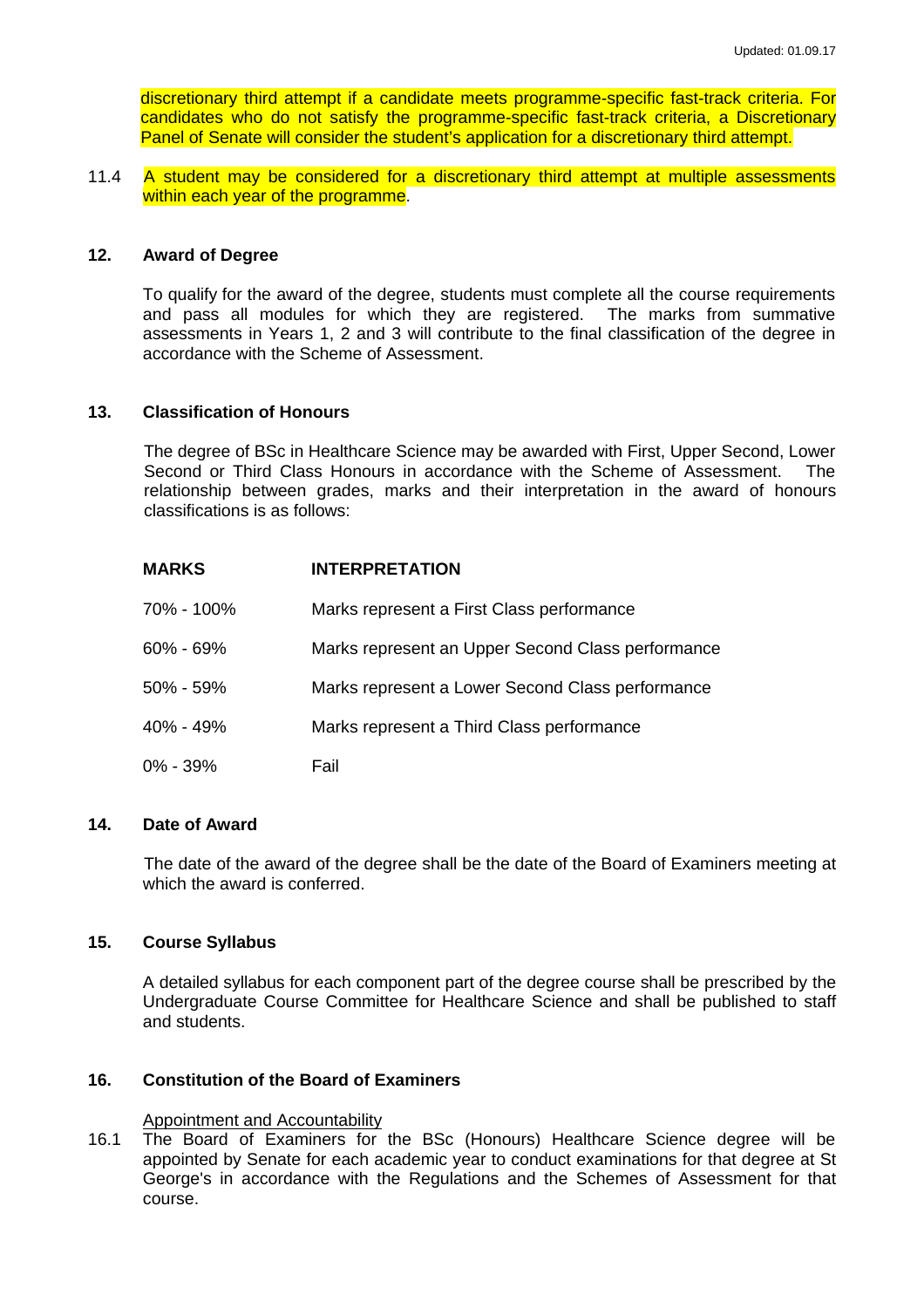- 16.2 The Board of Examiners shall make reports to SGUL's Senate, through the Academic Registrar, after the conclusion of examinations for each stage of the degree course.
	- Membership
- 16.3 The Board shall consist of:
	- The Principal *(ex officio)*
	- A Chair who shall be an Internal Examiner
	- At least two further Internal Examiners
	- At least one External Examiner

#### Appointment of the Board

- 16.4 In March of each year the Principal, acting on the advice of the Healthcare Science Course Committee, shall nominate the Chair of the Board. To be eligible for nomination, a person must be a member of the academic staff of SGUL or hold an honorary academic appointment and have at least three years' experience of examining. These nominations shall be confirmed by the Senate in April.
- 16.5 In April of each year the Academic Registrar shall invite the Healthcare Science Course Committee to nominate Internal Examiners and External Examiners for the forthcoming academic year.
- 16.6 To be eligible for nomination as an Internal Examiner, a person must be a member of the academic staff of SGUL or hold an honorary academic appointment.
- 16.7 To be eligible for nomination as an External Examiner, the nominee must meet the criteria for appointment specified by the Quality Manual. Nominations as External Examiners should not be made unless it has first been ascertained that they are in principle willing and able to serve. An External Examiner may not serve on the Board for more than four consecutive years and after retiring from membership shall not be eligible to serve again until a period of five years has elapsed.
- 16.8 The complete list of the nominated Board shall be forwarded by the Academic Registrar to Senate in Autumn for appointment.
- 16.9 Following confirmation by Senate, letters of appointment shall be sent by the Academic Registrar to all members of the Board, with the relevant Scheme(s) of Assessment, Instructions for Marking, dates of examinations, and advice as to the duties of examiners.

#### Duties of examiners and conduct of examinations

16.10. The General Regulations for Students and Programmes of Study of SGUL, and the Schemes of Assessment for each stage of the degree, detail the duties of examiners and the rules for the conduct of the examinations.

Assessors may be appointed by the Chair of the Board to assist with the setting of examinations or the marking of candidates' work. Assessors need not be members of the Board but shall be invited to meetings of the Board where they may speak but not vote.

#### Meetings of the Board

16.11 At the conclusion of examinations for each stage, the Board shall meet to determine the results for that stage. These meetings shall be chaired by the Chair of the Board or, in his or her unavoidable absence, by the nominee of the Principal.

Except in the most extreme situations (e.g. in an emergency where the results of an examination are likely to be seriously prejudiced) the Board is not empowered to alter